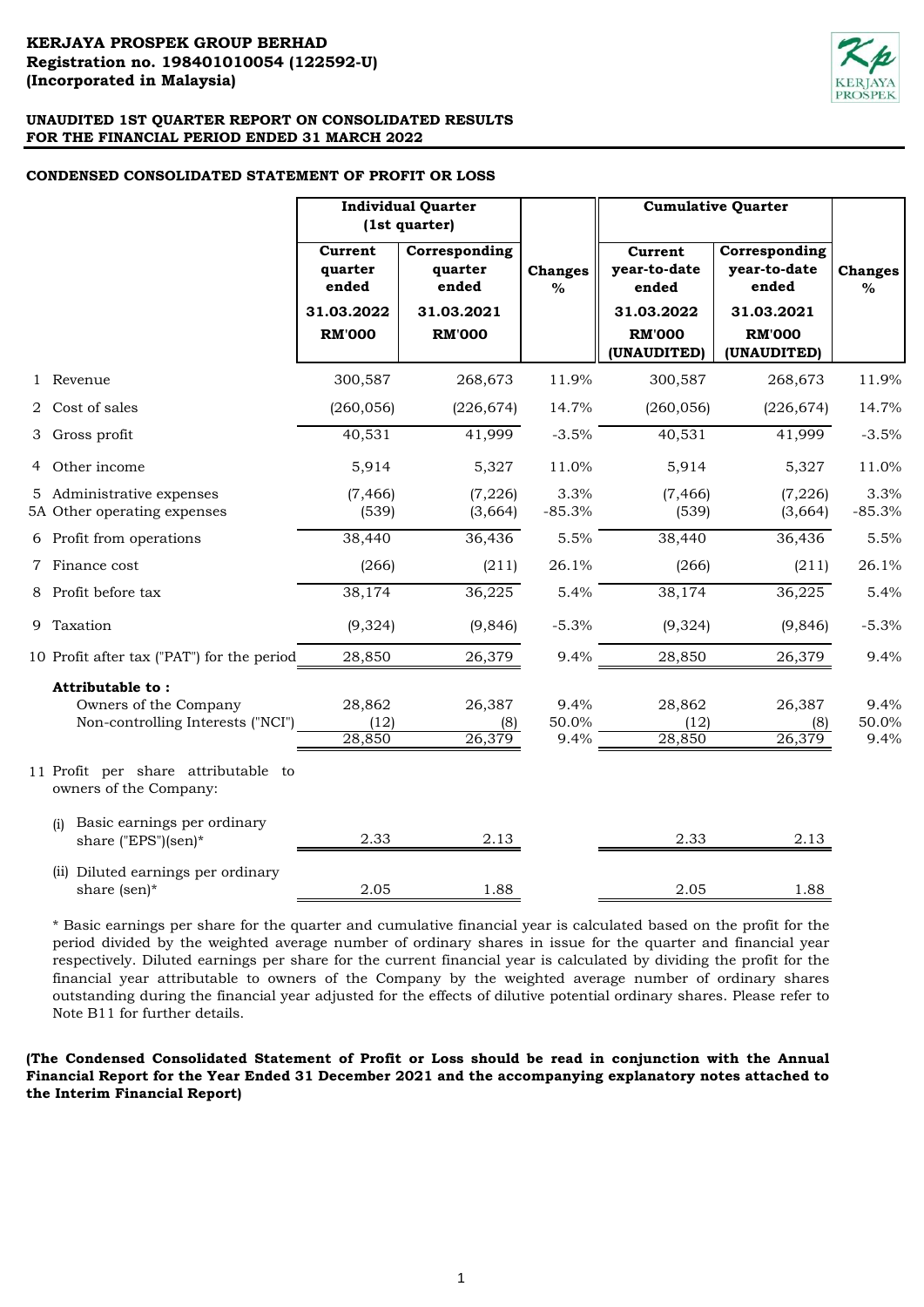

# **CONDENSED CONSOLIDATED STATEMENT OF PROFIT OR LOSS AND OTHER COMPREHENSIVE INCOME**

|                                                                              |                                                            | <b>Individual Quarter</b>                                        |                                                                                | <b>Cumulative Quarter</b>                                                            |
|------------------------------------------------------------------------------|------------------------------------------------------------|------------------------------------------------------------------|--------------------------------------------------------------------------------|--------------------------------------------------------------------------------------|
|                                                                              | Current<br>quarter<br>ended<br>31.03.2022<br><b>RM'000</b> | Corresponding<br>quarter<br>ended<br>31.03.2021<br><b>RM'000</b> | Current<br>year-to-date<br>ended<br>31.03.2022<br><b>RM'000</b><br>(UNAUDITED) | Corresponding<br>year-to-date<br>ended<br>31.03.2021<br><b>RM'000</b><br>(UNAUDITED) |
|                                                                              |                                                            |                                                                  |                                                                                |                                                                                      |
| 1 PAT for the period                                                         | 28,850                                                     | 26,379                                                           | 28,850                                                                         | 26,379                                                                               |
| 2 Other Comprehensive Expense:<br>- Foreign currency translation differences | 107                                                        | 227                                                              | 107                                                                            | 227                                                                                  |
| 3 Total comprehensive income for the period                                  | 28,957                                                     | 26,606                                                           | 28,957                                                                         | 26,606                                                                               |
| Attributable to:                                                             |                                                            |                                                                  |                                                                                |                                                                                      |
| Owners of the Company                                                        | 28,969                                                     | 26,614                                                           | 28,969                                                                         | 26,614                                                                               |
| Non-controlling Interests ("NCI")                                            | (12)                                                       | (8)                                                              | (12)                                                                           | (8)                                                                                  |
|                                                                              | 28,957                                                     | 26,606                                                           | 28,957                                                                         | 26,606                                                                               |

**(The Condensed Consolidated Statement of Profit or Loss and Other Comprehensive Income should be read in conjunction with the Annual Financial Report for the Year Ended 31 December 2021 and the accompanying explanatory notes attached to the Interim Financial Report)**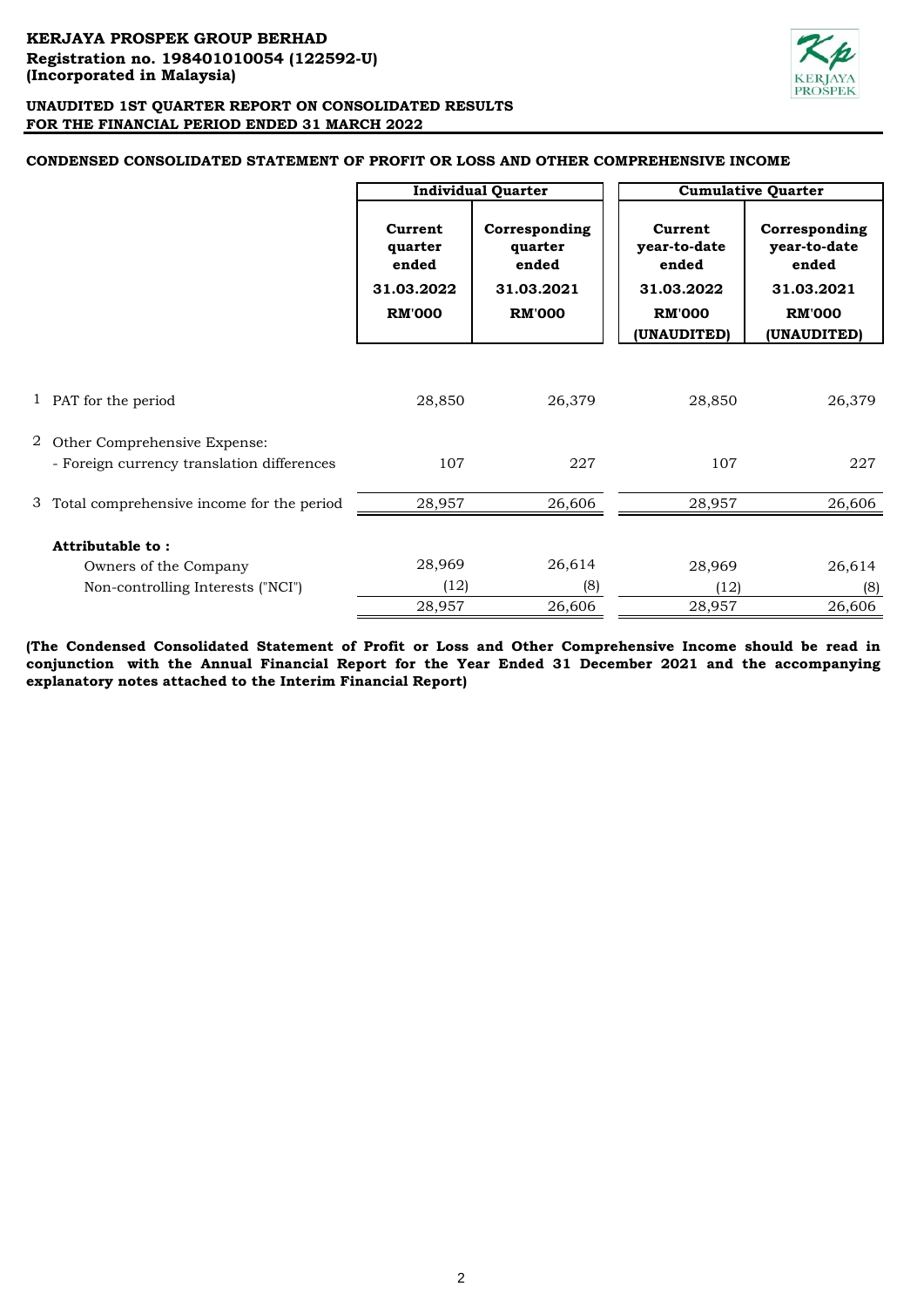

# **CONDENSED CONSOLIDATED STATEMENT OF FINANCIAL POSITION**

|                               |                     | As at<br>31.03.2022<br><b>RM'000</b><br>(UNAUDITED) | As at<br>31.12.2021<br><b>RM'000</b><br>(AUDITED) |
|-------------------------------|---------------------|-----------------------------------------------------|---------------------------------------------------|
| <b>ASSETS</b>                 |                     |                                                     |                                                   |
| <b>Non-Current Assets</b>     |                     |                                                     |                                                   |
| Property, Plant and Equipment |                     | 85,794                                              | 93,168                                            |
| Right-Of-Use Assets           |                     | 1,003                                               | 896                                               |
| <b>Investment Properties</b>  |                     | 877                                                 | 881                                               |
| Other Investments             |                     | 2,275                                               | 1,946                                             |
| Intangible Assets             |                     | 356,215                                             | 356,222                                           |
| <b>Trade Receivables</b>      |                     | 231,655                                             | 230,397                                           |
|                               |                     | 677,819                                             | 683,510                                           |
| <b>Current Assets</b>         |                     |                                                     |                                                   |
| Inventories                   |                     | 204,114                                             | 197,034                                           |
| Trade and Other Receivables   |                     | 375,365                                             | 407,802                                           |
| <b>Contract Assets</b>        |                     | 11,374                                              | 11,006                                            |
| Tax Recoverables              |                     | 677                                                 | 674                                               |
| Cash and Bank Balances        |                     | 284,006                                             | 210,320                                           |
|                               |                     | 875,536                                             | 826,836                                           |
|                               | <b>TOTAL ASSETS</b> | 1,553,355                                           | 1,510,346                                         |

 $\Gamma$ 

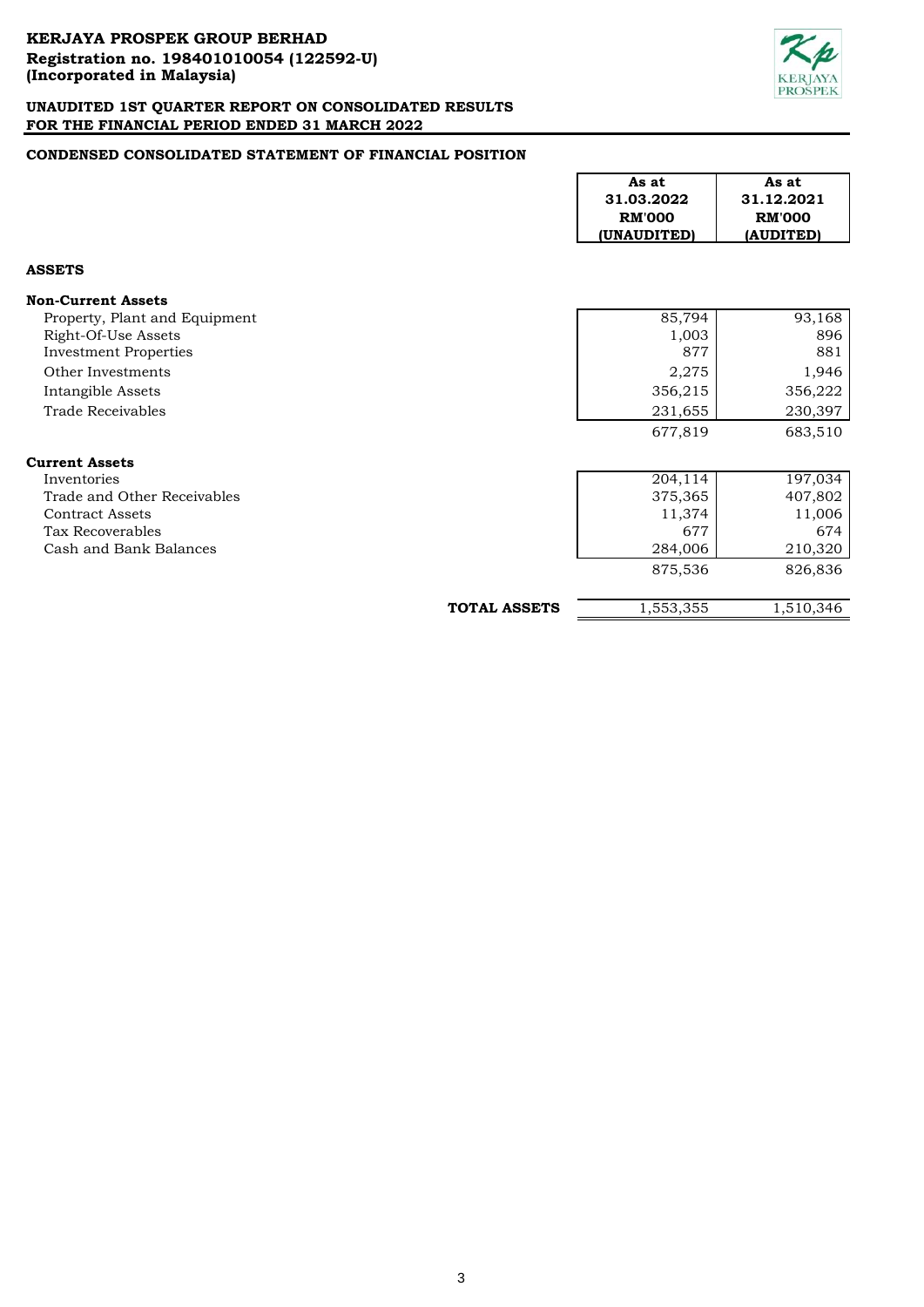

# **CONDENSED CONSOLIDATED STATEMENT OF FINANCIAL POSITION (CONT'D)**

|                                                                 | As at         | As at         |
|-----------------------------------------------------------------|---------------|---------------|
|                                                                 | 31.03.2022    | 31.12.2021    |
|                                                                 | <b>RM'000</b> | <b>RM'000</b> |
|                                                                 | (UNAUDITED)   | (AUDITED)     |
| <b>EQUITY AND LIABILITIES</b>                                   |               |               |
| Equity Attributable to Equity Holders of the Company            |               |               |
| Share Capital                                                   | 642,658       | 642,658       |
| <b>Treasury Shares</b>                                          | (5, 789)      | (5, 186)      |
| <b>Other Reserves</b>                                           | 692           | 584           |
| <b>Retained Profits</b>                                         | 535,839       | 506,976       |
|                                                                 | 1,173,400     | 1,145,032     |
| <b>Non-controlling Interests</b>                                | 855           | 867           |
| <b>Total Equity</b>                                             | 1,174,255     | 1,145,899     |
|                                                                 |               |               |
| <b>Non-Current Liabilities</b>                                  |               |               |
| Deferred Tax Liabilities                                        | 6,349         | 6,239         |
| Trade and Other Payables                                        | 144,283       | 134,230       |
| Lease Liabilities                                               | 101           | 352           |
|                                                                 | 150,733       | 140,821       |
|                                                                 |               |               |
| <b>Current Liabilities</b><br>Trade and Other Payables          | 116,120       | 158,819       |
| <b>Contract Liabilities</b>                                     | 11,486        | 19,580        |
| Lease Liabilities                                               | 1,080         | 773           |
| Income Tax Payable                                              | 12,974        | 10,629        |
| Short Term Borrowings                                           | 86,707        | 33,825        |
|                                                                 | 228,367       | 223,626       |
| <b>Total Liabilities</b>                                        | 379,100       | 364,447       |
| TOTAL EQUITY AND LIABILITIES                                    | 1,553,355     | 1,510,346     |
| Net assets per share attributable to owners of the Company (RM) | 0.95          | 0.93          |
| No. of ordinary shares (in thousand)                            | 1,236,754     | 1,237,244     |

**(The Condensed Consolidated Statement of Financial Position should be read in conjunction with the Annual Financial Report for the Year Ended 31 December 2021 and the accompanying explanatory notes attached to the Interim Financial Report)**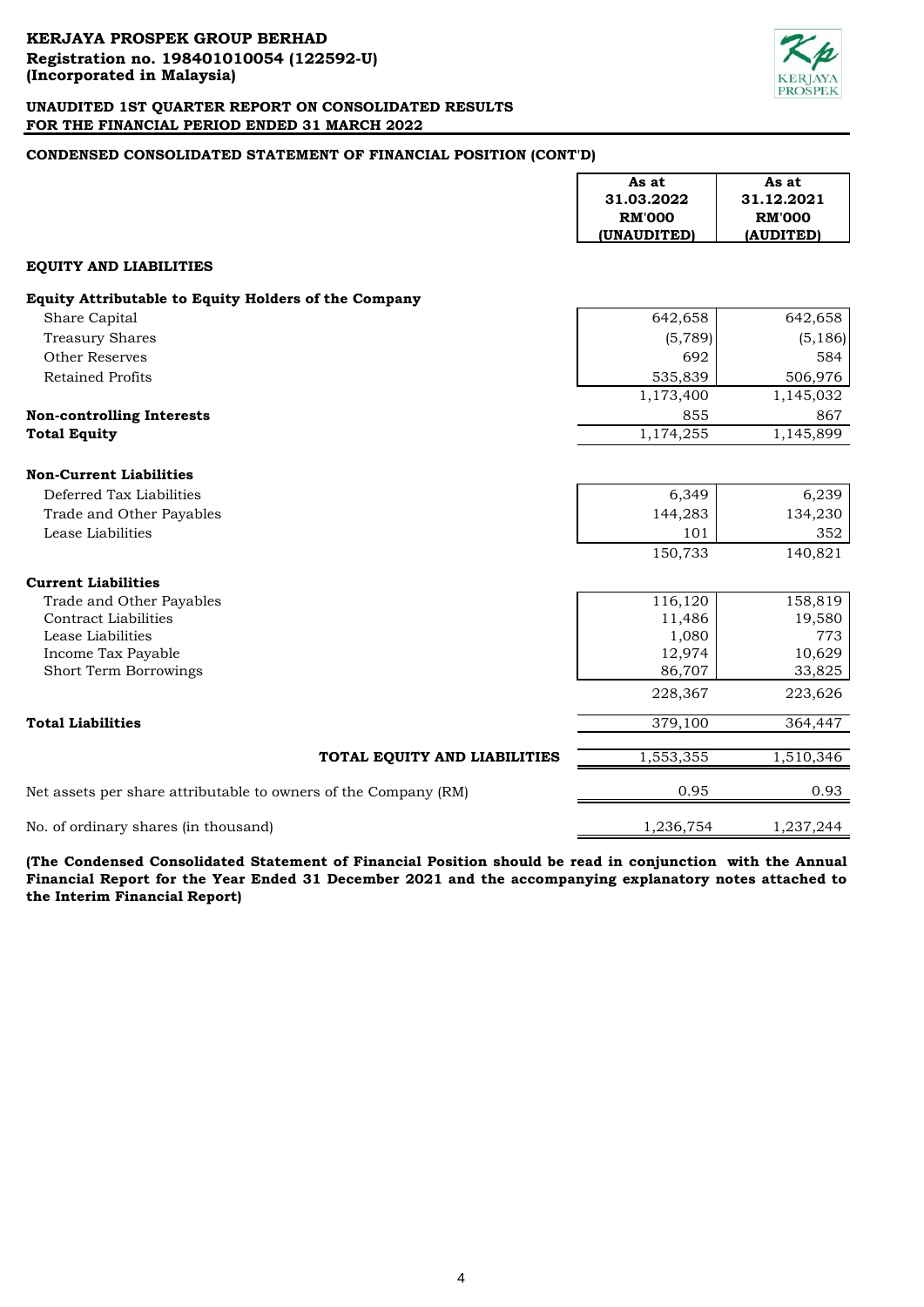

# **CONDENSED CONSOLIDATED STATEMENT OF CHANGES IN EQUITY**

|                                                | Attributable to Equity Holders of the Company |                                           |                                                   |                                             |                                                  |                                      |
|------------------------------------------------|-----------------------------------------------|-------------------------------------------|---------------------------------------------------|---------------------------------------------|--------------------------------------------------|--------------------------------------|
|                                                |                                               |                                           |                                                   | <b>Distributable</b>                        | Non                                              |                                      |
|                                                | <b>Share</b><br>Capital<br><b>RM'000</b>      | Other<br><b>Reserves</b><br><b>RM'000</b> | <b>Treasury</b><br><b>Shares</b><br><b>RM'000</b> | Retained<br><b>Profits</b><br><b>RM'000</b> | Controlling<br><b>Interests</b><br><b>RM'000</b> | <b>Total Equity</b><br><b>RM'000</b> |
| 3 MONTHS PERIOD ENDED 31 MARCH<br>2022         |                                               |                                           |                                                   |                                             |                                                  |                                      |
| Balance as at 1 January 2022                   | 642,658                                       | 584                                       | (5, 186)                                          | 506,976                                     | 867                                              | 1,145,899                            |
| Total Comprehensive Income<br>for the period   |                                               | 108                                       |                                                   | 28,863                                      | (12)                                             | 28,959                               |
| Shares repurchased                             |                                               |                                           | (603)                                             |                                             |                                                  | (603)                                |
| Balance as at 31 March 2022                    | 642,658                                       | 692                                       | (5,789)                                           | 535,839                                     | 855                                              | 1,174,255                            |
| 3 MONTHS PERIOD ENDED 31 MARCH<br>2021         |                                               |                                           |                                                   |                                             |                                                  |                                      |
| Balance as at 1 January 2021                   | 642,658                                       | 667                                       | (4,996)                                           | 471,870                                     | 111                                              | 1,110,310                            |
| Total Comprehensive Income<br>for the period   |                                               | 227                                       |                                                   | 26,387                                      | (8)                                              | 26,606                               |
| Acquisition of equity interest in a subsidiary |                                               |                                           |                                                   |                                             | 489                                              | 489                                  |
| Shares repurchased                             |                                               |                                           | (35)                                              |                                             |                                                  | (35)                                 |
| Balance as at 31 March 2021                    | 642,658                                       | 894                                       | (5,031)                                           | 498,257                                     | 592                                              | 1,137,370                            |

**(The Condensed Consolidated Statement of Changes in Equity should be read in conjunction with the Annual** Financial Report for the Year Ended 31 December 2021 and the accompanying explanatory notes attached to the **Interim Financial Report)**

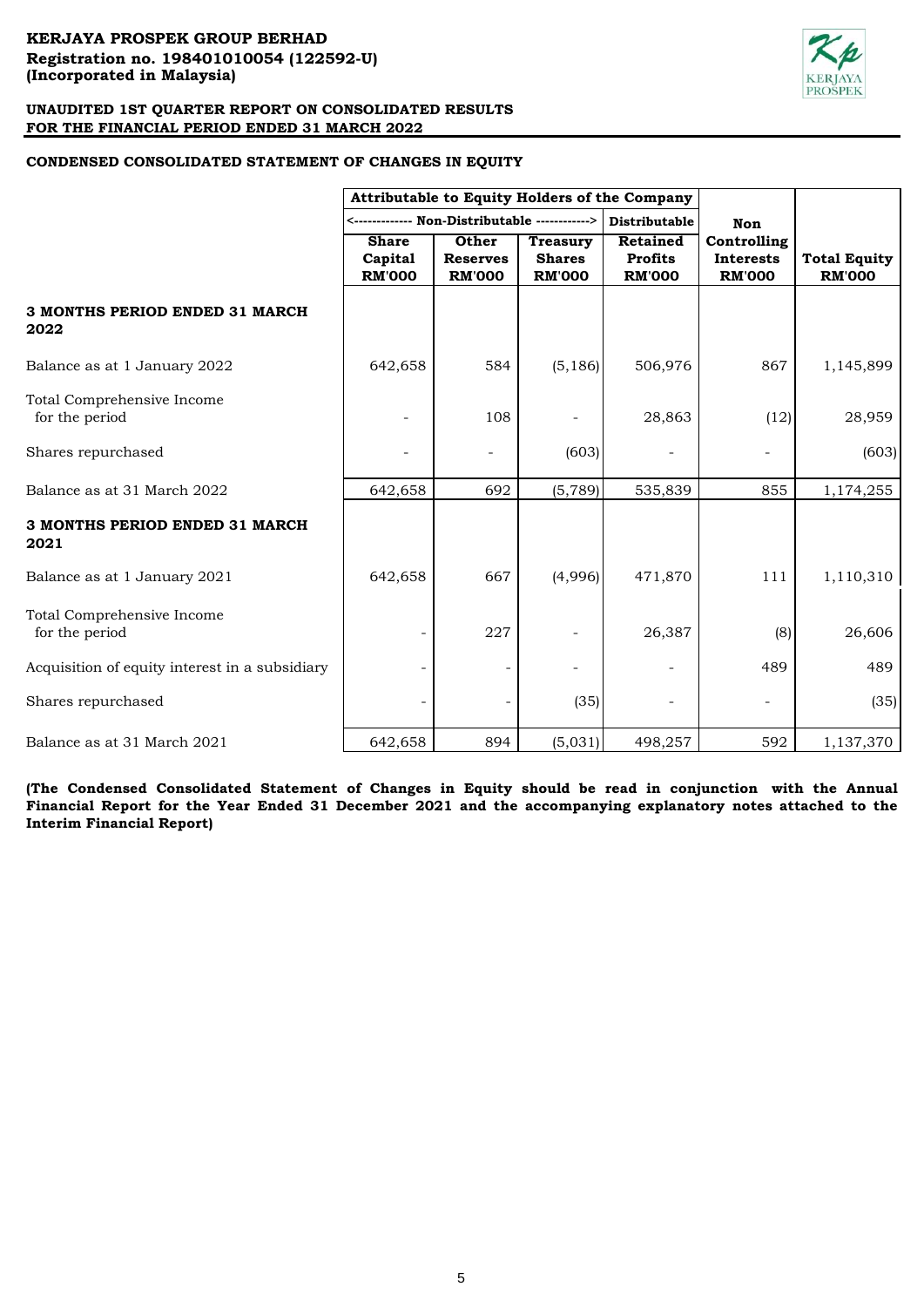

# **CONDENSED CONSOLIDATED STATEMENT OF CASH FLOWS**

|                                                                                                                        | Current<br>year-to-date<br>ended<br>31.03.2022<br><b>RM'000</b><br>(UNAUDITED) | Corresponding<br>year-to-date<br>31.03.2021<br><b>RM'000</b><br>(UNAUDITED) |
|------------------------------------------------------------------------------------------------------------------------|--------------------------------------------------------------------------------|-----------------------------------------------------------------------------|
| CASH FLOWS FROM OPERATING ACTIVITIES                                                                                   |                                                                                |                                                                             |
| Profit before tax                                                                                                      | 38,174                                                                         | 36,225                                                                      |
| Adjustments for:<br>Amortisation and depreciation                                                                      | 6,734                                                                          | 9,245                                                                       |
| Non-cash items                                                                                                         | (1, 735)                                                                       | (2, 176)                                                                    |
| Operating Profit Before Working Capital Changes                                                                        | 43,173                                                                         | 43,294                                                                      |
| Changes in working capital:                                                                                            |                                                                                |                                                                             |
| Net change in operating assets                                                                                         | 35,526                                                                         | (28,087)                                                                    |
| Net change in operating liabilities<br>Net Cash Generated from Operations                                              | (39, 530)<br>39,169                                                            | (6,650)<br>8,557                                                            |
| Interest received                                                                                                      | 872                                                                            | 1,394                                                                       |
| Interest paid                                                                                                          | (257)                                                                          | (199)                                                                       |
| Income tax paid                                                                                                        | (6, 290)                                                                       | (7, 955)                                                                    |
| Net Cash Generated From Operating Activities                                                                           | 33,494                                                                         | 1,797                                                                       |
| CASH FLOW USED IN INVESTING ACTIVITIES                                                                                 |                                                                                |                                                                             |
| Acquisition of property, plant and equipments                                                                          | (11, 722)                                                                      | (14, 376)                                                                   |
| Acquisition of additional interst in subsidiaries                                                                      |                                                                                | 489                                                                         |
| Placement of deposits in licensed banks                                                                                | (3, 136)                                                                       |                                                                             |
| Proceeds from disposal of property, plant and equipments and inventories<br>Proceeds from disposal of other investment |                                                                                | 13<br>14,819                                                                |
| Net Cash (Used In)/Generated From Investing Activities                                                                 | (14, 858)                                                                      | 945                                                                         |
| CASH FLOW USED IN FINANCING ACTIVITIES                                                                                 |                                                                                |                                                                             |
| Lease payment                                                                                                          | (242)                                                                          | (262)                                                                       |
| Purchase of treasury shares                                                                                            | (602)                                                                          | (35)                                                                        |
| Dividend paid during the period                                                                                        |                                                                                | (18, 493)                                                                   |
| Net Cash Used In Financing Activities                                                                                  | (844)                                                                          | (18, 790)                                                                   |
| NET INCREASE/(DECREASE) IN CASH AND CASH EQUIVALENTS                                                                   | 17,792                                                                         | (16, 048)                                                                   |
| <b>EFFECT OF EXCHANGE RATE CHANGES</b>                                                                                 | 107                                                                            | (2,065)                                                                     |
| <b>CHANGES IN EXPECTED CREDIT LOSS</b>                                                                                 | (232)                                                                          |                                                                             |
| CASH AND CASH EQUIVALENTS AT BEGINNING OF PERIOD                                                                       | 160,796                                                                        | 186,119                                                                     |
| CASH AND CASH EQUIVALENTS AT END OF PERIOD                                                                             | 178,463                                                                        | 168,006                                                                     |
|                                                                                                                        | 31.03.2022<br><b>RM'000</b>                                                    | 31.03.2021<br><b>RM'000</b>                                                 |
| CASH AND CASH EQUIVALENTS AT END OF PERIOD CONSIST OF:                                                                 |                                                                                |                                                                             |
| Cash and Bank Balances                                                                                                 | 284,156                                                                        | 274,672                                                                     |
| Less: Allowance for ECL<br>Less: Fixed Deposits and investment funds                                                   | (150)<br>(18, 836)                                                             | 17,120                                                                      |
| Less: Short term borrowing                                                                                             | (86, 707)                                                                      | (123, 786)                                                                  |
|                                                                                                                        | 178,463                                                                        | 168,006                                                                     |

**(The Condensed Consolidated Statement of Cash Flows should be read in conjunction with the Annual Financial Report for the Year Ended 31 December 2021 and the accompanying explanatory notes attached to the Interim Financial Report)**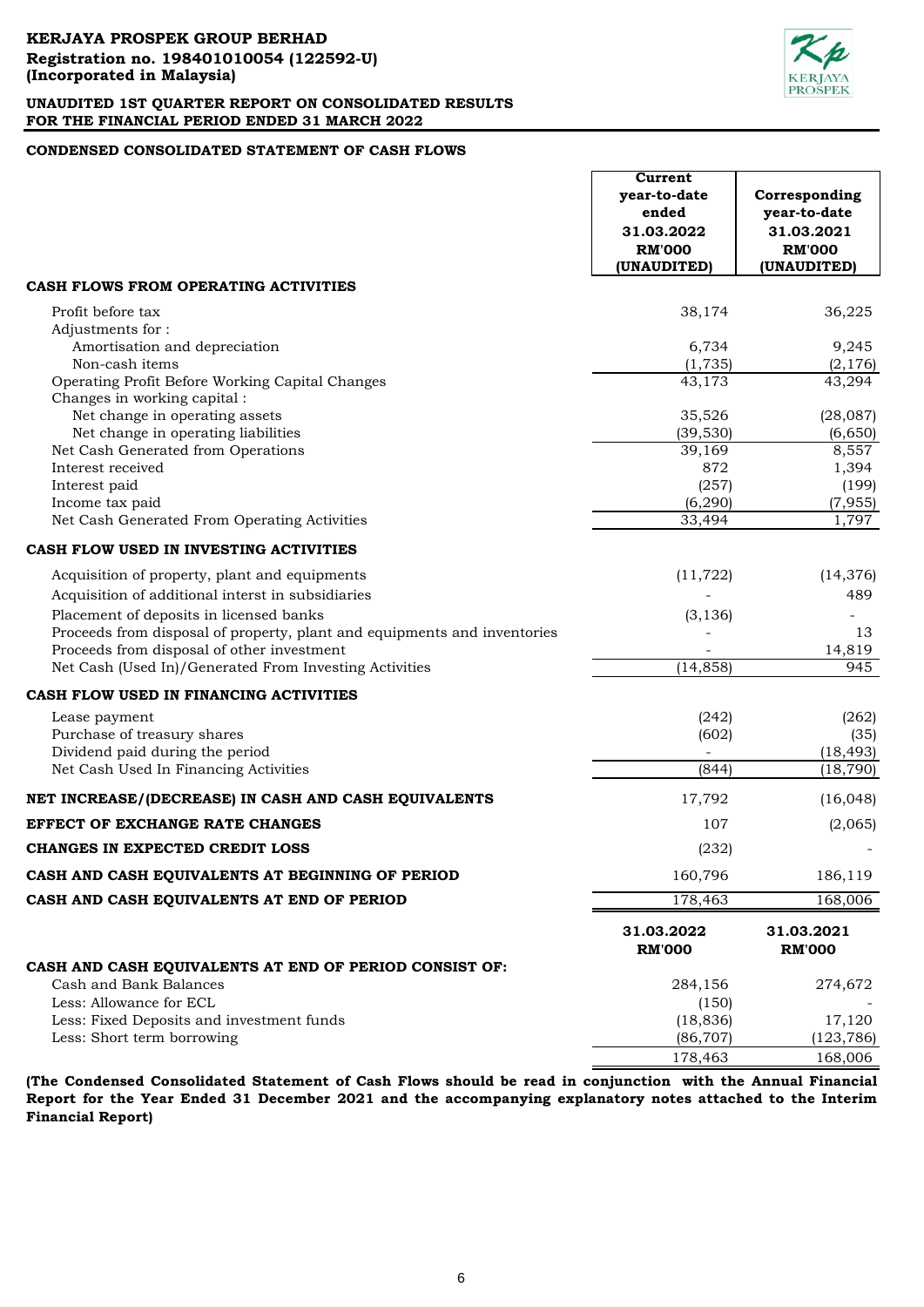

# **NOTES TO THE REPORTS**

# **EXPLANATORY NOTES PURSUANT TO MALAYSIAN FINANCIAL REPORTING STANDARD ("MFRS") 134, INTERIM FINANCIAL REPORTING**

#### **A1. Corporate Information**

Kerjaya Prospek Group Berhad is a public limited company incorporated and domiciled in Malaysia, and is listed on the Bursa Malaysia Securities Berhad. The registered office is located at No. 802, 8th Floor, Block C, Kelana Square, 17 Jalan SS7/26, 47301 Petaling Jaya, Selangor. The principal place of business is located at No.1, 2nd Floor, Bangunan One Wangsa, Jalan Wangsa Permai, Taman Wangsa Permai, 52200 Kuala Lumpur.

#### **A2. Malaysian Financial Reporting Standards ("MFRS")**

#### **A2.1 Basis of Preparations**

The interim financial reports of the Group are unaudited and have been prepared in accordance with the requirements of Malaysia Financial Reporting Standard ("MFRS") 134, Interim Financial Reporting issued by the Malaysia Accounting Standard Board ("MASB") and Paragraph 9.22 and Appendix 9B of the Main Market Listing Requirements of Bursa Malaysia Securities Berhad.

The interim financial reports should be read in conjunction with the audited financial statements of the Group for the financial year ended 31 December 2021.

#### **A2.2 Significant Accounting Policies**

The accounting policies and methods of computation adopted by the Group in this quarterly financial report are consistent with those adopted in the most recent annual audited financial statements for the year ended 31 December 2021, except for the adoption of the following new standards, amendments to the standards and interpretations effective during the current financial year:

- Amendments to MFRS 1, MFRS 3, MFRS 9, MFRS 116 and MFRS 137.

The adoption of the above standards and interpretation did not have any material effect on the financial performance or position of the Group.

The new and revised standards and amendments issued but not yet effective during the current financial year and not early adopted by the Group/Company are as listed below:

- Amendments to MFRS 101: Classification of Liabilities as Current or Non-current (effective for accounting periods beginning on or after 1 January 2023)
- MFRS 17 Insurance Contracts (effective for accounting periods beginning on or after 1 January 2023)
- Amendments to MFRS 101: Presentation of Financial Statements Disclosure of Accounting policies (effective for accounting periods beginning on or after 1 January 2023)
- Amendments to MFRS 108: Accounting Policies, Changes in Accounting Estimates and Errors Definition of Accounting Estimates (effective for accounting periods beginning on or after 1 January 2023)
- Amendments to MFRS 112: Deferred Tax relate to Assets and Liabilities arising from a Single Transaction (effective for accounting periods beginning on or after 1 January 2023)

- Amendments to MFRS 10: Consolidated Financial Statements and MFRS 128: Sale or Contribution of The Group is expected to apply the abovementioned pronouncements beginning from the respective dates the pronouncements become effective. The initial application of the abovementioned pronouncements are not expected to have any material impact to financial statements of the Group.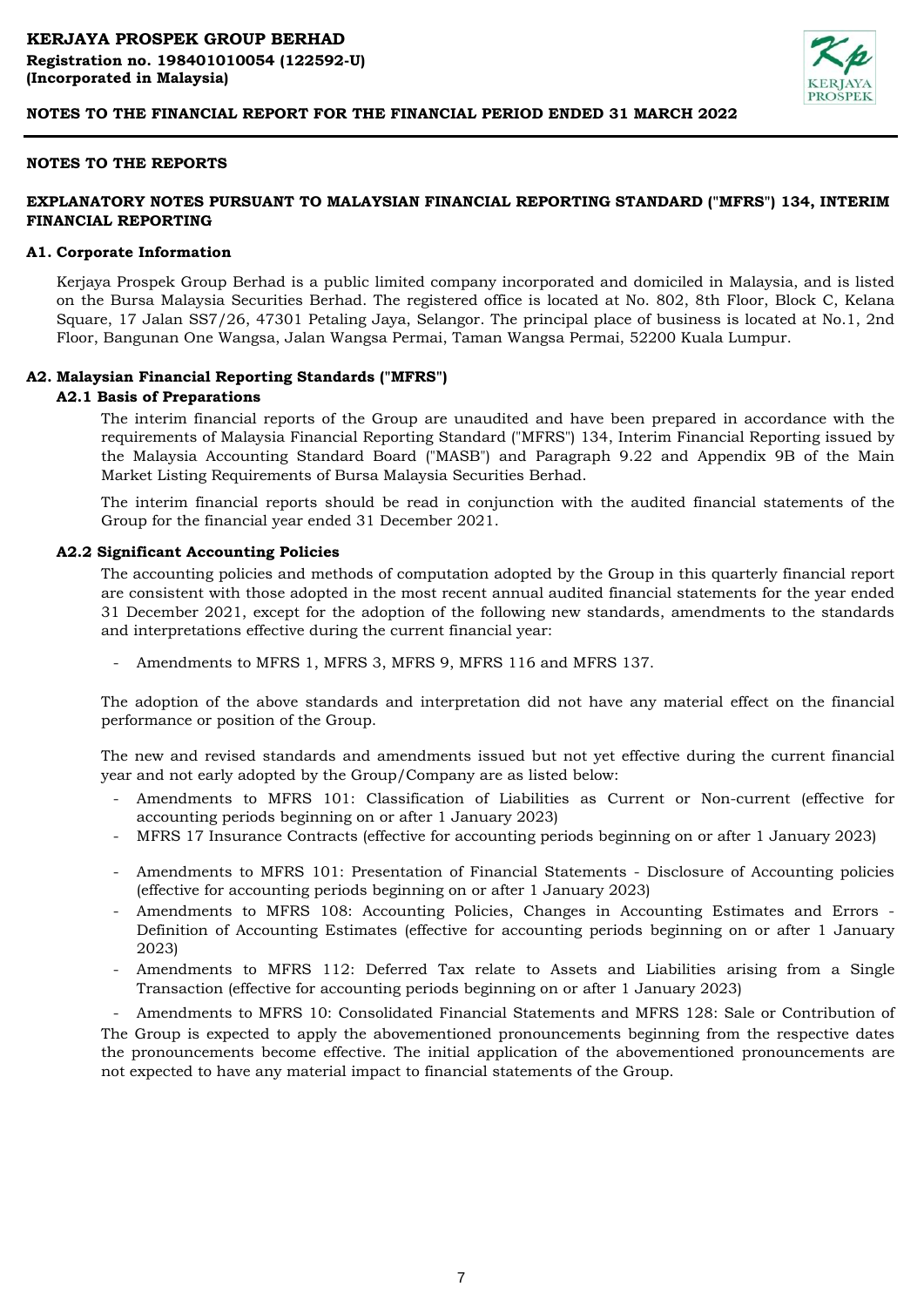

# **A3. Audit Report**

The audited financial statements for the preceding financial year ended 31 December 2021 were not subject to any qualification.

# **A4. Seasonal or Cyclical Factors**

The principal business operations of the Group are not significantly affected by any seasonal or cyclical factors.

## **A5. Unusual Items**

There were no unusual items in the current quarter under review that affecting the assets, liabilities, equity, net income or cashflows of the Group.

## **A6. Changes in Estimates**

There were no significant changes in estimates that have a material effect to the current quarter under review.

## **A7. Debt and Equity Securities**

During the current quarter, the Company repurchased 490,000 units of its issued ordinary shares from the open market at price ranging from RM1.18 to RM1.25 per share. Total consideration paid was RM602,592 including transaction costs and this was financed by internal generated funds. The shares repurchased are being held as treasury shares in accordance with the requirement of section 127 of the Companies Act 2016. As at 31 March 2022, the Company has repurchased a total of 5,214,566 units ordinary shares for RM5.8 million including transaction costs.

Other than the above, there were no issuance, cancellations, resale and repayment of debt and equity securities for the Group during the current quarter under review.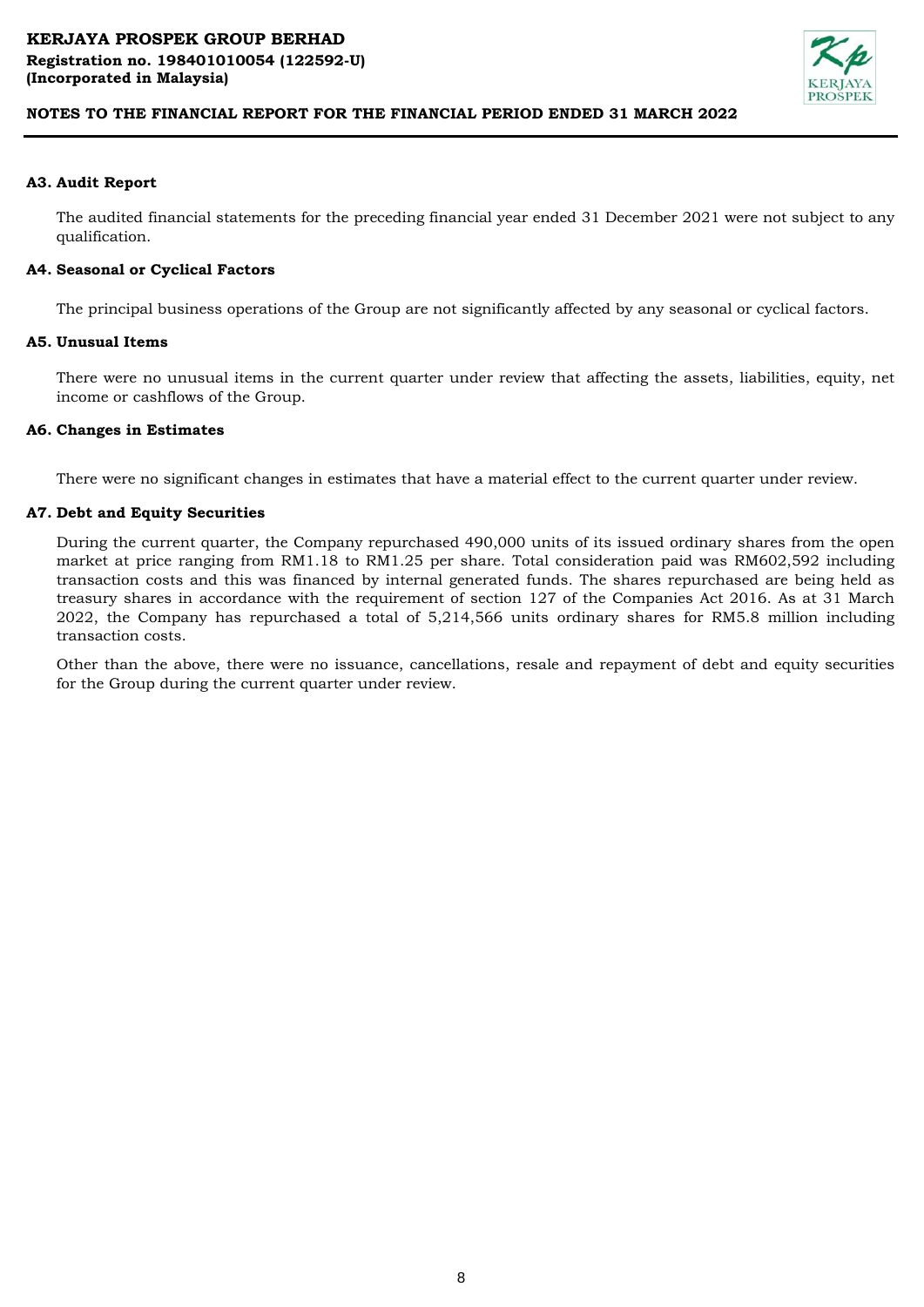

# **A8. Dividends Paid**

On 28 February 2022, the Board of Directors has approved a second interim dividend of 2.0 sen per ordinary share in respect of the financial year ending 31 December 2021. The total amount of RM24.74 million was paid on 8 April 2022.

# **A9. Segmental Information**

|                                              | (RM'000) | Construction Manufacturing Development Investment<br>(RM'000) | Property<br>(RM'000)     | (RM'000)                 | <b>Others</b><br>(RM'000) | Elimination<br>(RM'000) | <b>Total</b><br>(RM'000) |
|----------------------------------------------|----------|---------------------------------------------------------------|--------------------------|--------------------------|---------------------------|-------------------------|--------------------------|
| FOR THE FINANCIAL PERIOD ENDED 31 MARCH 2022 |          |                                                               |                          |                          |                           |                         |                          |
| <b>External Revenue</b>                      | 297,667  | 4                                                             | 2,916                    |                          |                           |                         | 300,587                  |
| Inter Group Revenue                          | 33,838   | 861                                                           | $\overline{\phantom{a}}$ |                          |                           | (34, 699)               |                          |
|                                              | 331,505  | 865                                                           | 2,916                    | $\overline{\phantom{a}}$ | $\overline{\phantom{a}}$  | (34, 699)               | 300,587                  |
| <b>RESULTS</b>                               |          |                                                               |                          |                          |                           |                         |                          |
| <b>Segmental Results</b>                     | 28,207   | 18                                                            | 414                      | 2,325                    | (25)                      | (2,077)                 | 28,862                   |
| <b>OTHER INFORMATION</b>                     |          |                                                               |                          |                          |                           |                         |                          |
| <b>Segmental Assets</b>                      | 972,427  | 41,941                                                        | 164,987                  | 709,046                  | 10,030                    | (345,076)               | 1,553,355                |
| Segmental Liabilities                        | 408,133  | 11,153                                                        | 144,406                  | 46,486                   | 35,594                    | (266, 672)              | 379,100                  |
| FOR THE FINANCIAL PERIOD ENDED 31 MARCH 2021 |          |                                                               |                          |                          |                           |                         |                          |
| <b>External Revenue</b>                      | 266,859  | 848                                                           | 966                      |                          |                           |                         | 268,673                  |
| Inter Group Revenue                          | 17,321   | 319                                                           | $\overline{\phantom{a}}$ | $\overline{\phantom{a}}$ |                           | (17, 640)               | $\overline{\phantom{0}}$ |
|                                              | 284,180  | 1,167                                                         | 966                      | $\overline{a}$           | $\overline{\phantom{a}}$  | (17, 640)               | 268,673                  |
| <b>RESULTS</b>                               |          |                                                               |                          |                          |                           |                         |                          |
| <b>Segmental Results</b>                     | 24,473   | (80)                                                          | 402                      | 3,477                    | 70                        | (1, 955)                | 26,387                   |
| <b>OTHER INFORMATION</b>                     |          |                                                               |                          |                          |                           |                         |                          |
| <b>Segmental Assets</b>                      | 992,401  | 52,168                                                        | 134,268                  | 701,276                  | 9,176                     | (354, 595)              | 1,534,694                |
| Segmental Liabilities                        | 499,850  | 21,949                                                        | 113,875                  | 17,996                   | 37,965                    | (294, 311)              | 397,324                  |

As the business of the Group is engaged entirely in Malaysia, no reporting by geographical location of operation is presented.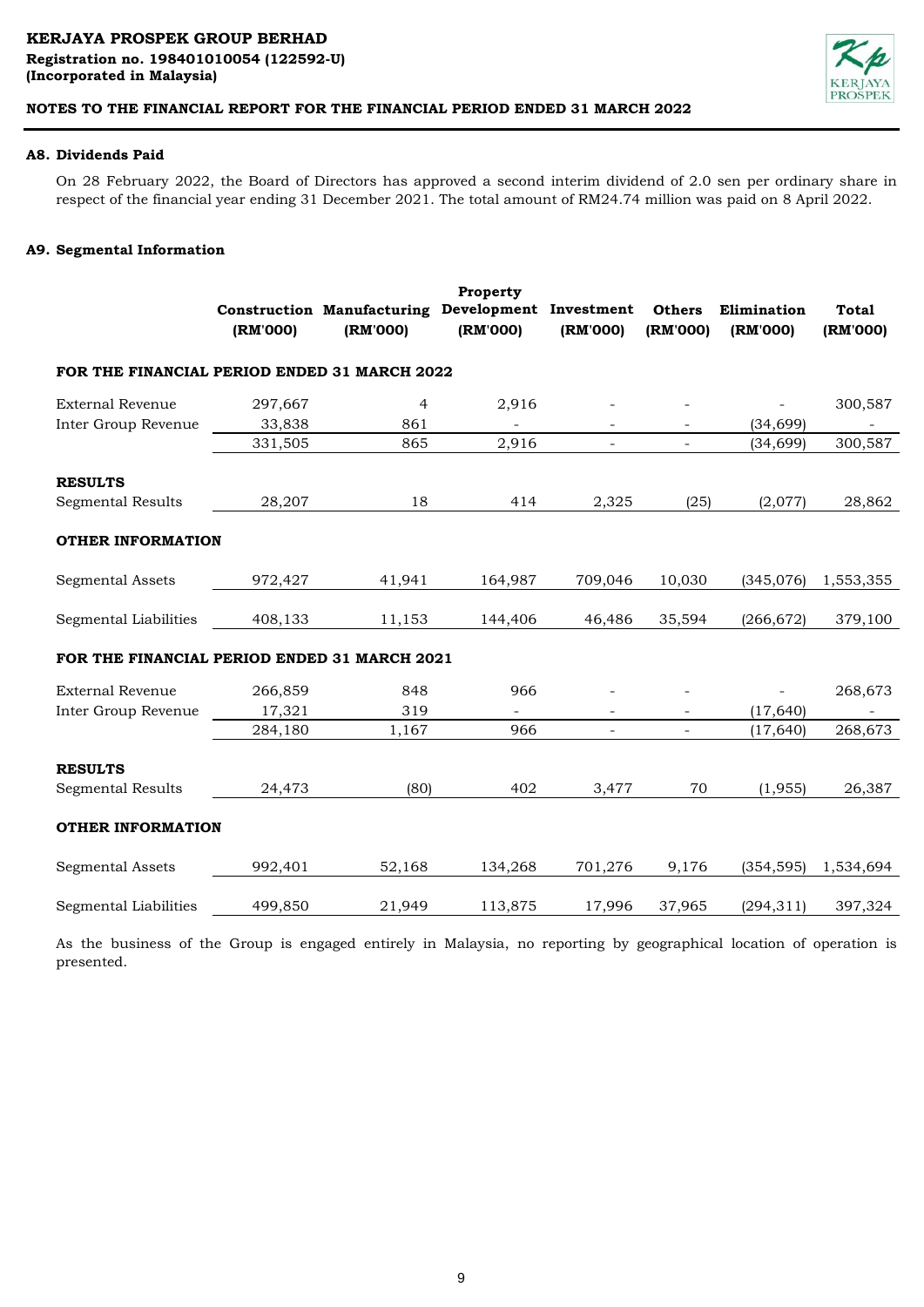

## **A9. Segmental Information (Cont'd)**

For management purposes, the Group is organised into business units based on their products and services, and has four (4) reportable operating segments as follow:

(i) Construction - Main building construction works, provision of contract workmanship and other related services.

(ii) Manufacturing - Manufacture, assemble, installation and sale of light fittings, furniture, kitchen cabinetry and related products.

(iii) Property Development - Development of residential and/or commercial properties.

- (iv) Investment Investment holding companies.
- (v) Others Other dormant companies.

# **Segment performance for the financial period ended 31 March 2022 as compared to corresponding preceding period ended 31 March 2021**

## **(i) Construction**

The construction segment has achieved a total revenue of RM331.51 million in the current financial period representing an increase of approximately 16.65% as compared to its corresponding preceding financial period of RM284.18 million. Segmental profit was recorded at RM28.21 million on current financial period compare to corresponding preceding financial period of RM24.47 million. The increase in revenue was mainly due to the progress of construction works activities. The construction segment is expected to continue to be the main contributor to the Group's overall turnover and profitability moving forward.

#### **(ii) Manufacturing**

The revenue on manufacturing segment has decreased to RM0.87 million in the current financial period as compared to its corresponding preceding financial period of RM1.17 million. This segment has reported a segmental profit of RM0.02 million as compared to loss of RM0.08 million reported in the corresponding preceding period. The manufacturing segment complements the Group's construction business.

#### **(iii) Property Development**

The property development segment has achieved a total revenue of RM2.92 million in the current financial period as compared to its corresponding financial period of RM0.97 million. This segment has reported a segmental profit of RM0.41 million as compared to a profit of RM0.40 million reported in the corresponding preceding period.

#### **(iv) Investment**

The Investment segment shows a segmental profit of RM2.33 million in the current financial period as compared to its corresponding financial period of RM3.48 million. The decreased of RM1.15 million as compared to corresponding preceding financial period mainly due to gain on disposal of quoted shares which amounted to RM1.40 million in the preceding financial period.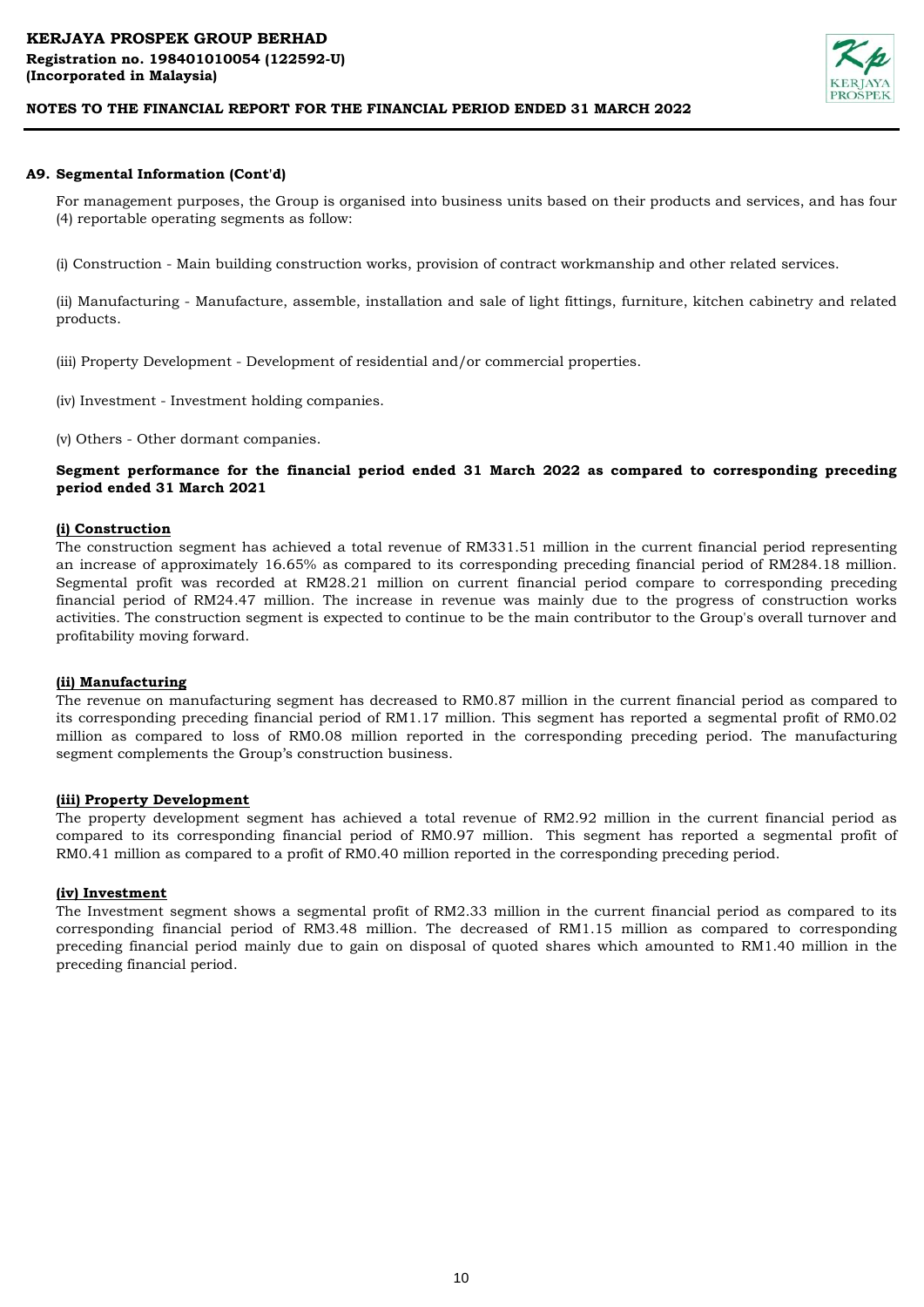

## **A10. Profit Before Taxation**

The following items have been included in arriving at profit before taxation:

|                                                                | Individual     | Cumulative<br><b>Ouarter</b> |  |
|----------------------------------------------------------------|----------------|------------------------------|--|
|                                                                | <b>Ouarter</b> |                              |  |
|                                                                | 31.03.2022     | 31.03.2022                   |  |
|                                                                | <b>RM'000</b>  | <b>RM'000</b>                |  |
| Interest income                                                | (872)          | (872)                        |  |
| Fair value loss arising from investment in quoted shares       | (326)          | (326)                        |  |
| Fair value loss arising from short term fund                   | 95             | 95                           |  |
| Allowance for ECL (MFRS 9)                                     | 332            | 332                          |  |
| Amortisation and depreciation of property, plant and equipment | 6.734          | 6,734                        |  |
| Interest expenses                                              | 257            | 257                          |  |

### **A11. Subsequent Events**

There were no material events subsequent to the balance sheet date up to the date of this report to be disclosed in the financial statements for the current financial period.

#### **A12. Changes in Composition of the Group**

There was no change in the composition of the Group for the current quarter under review.

#### **A13. Changes in Contingent Liabilities or Contingent Assets**

| (a) | Contingent Liabilities                              |               |
|-----|-----------------------------------------------------|---------------|
|     |                                                     | 31.03.2022    |
|     |                                                     | <b>RM'000</b> |
|     | Corporate guarantees given to:                      |               |
|     | - banks for facilities granted to subsidiaries      | 329,200       |
|     | - third parties for the benefit of the subsidiaries | 181,697       |
|     |                                                     | 510,897       |
|     |                                                     |               |

## (b) Contingent Assets

As at the date of this report, there were no contingent assets.

#### **A14. Capital Commitments**

As at the date of this report, the Group has no material capital commitments.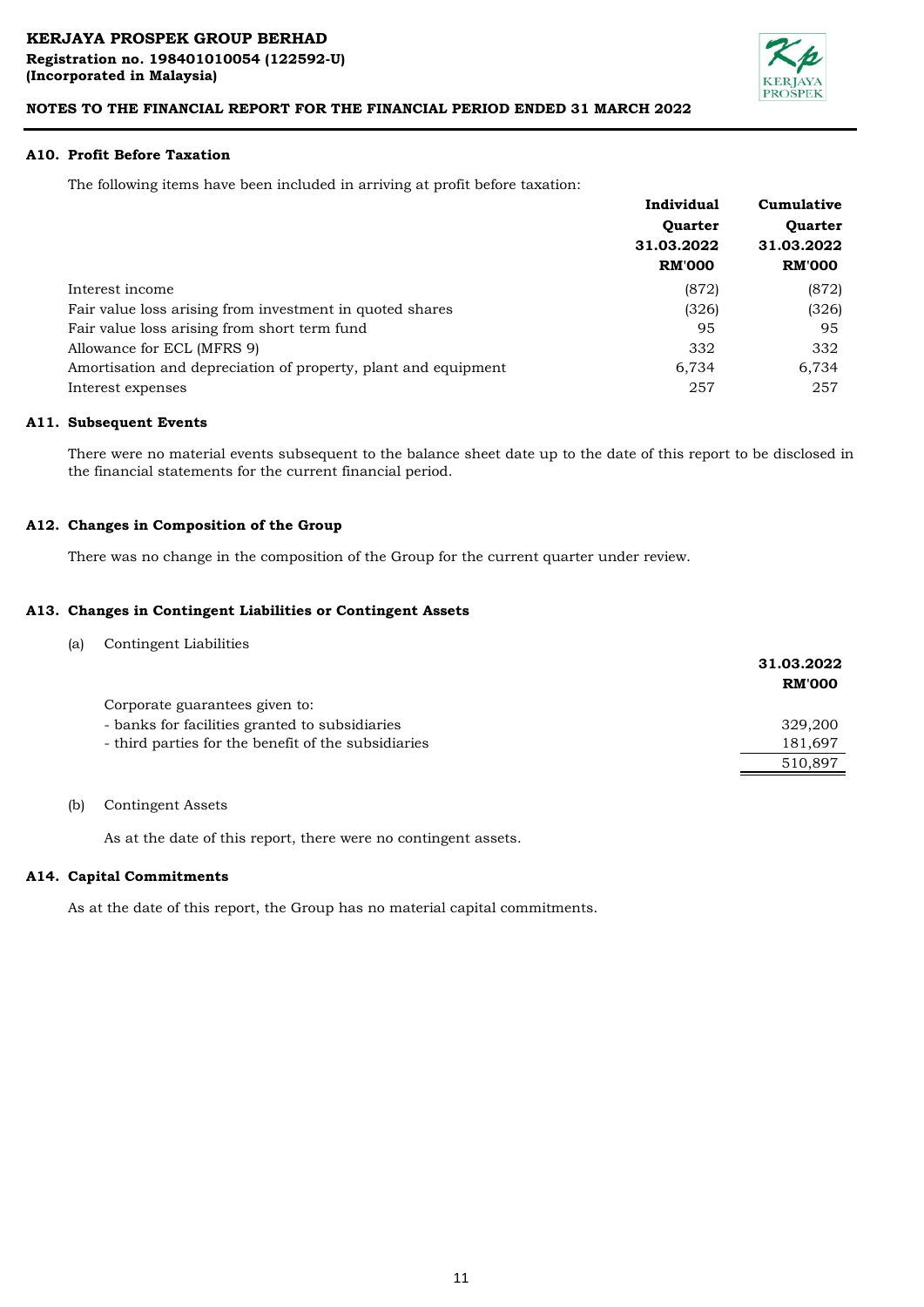

#### **NOTES TO THE INTERIM FINANCIAL REPORT (CONT'D)**

#### **ADDITIONAL INFORMATION REQUIRED BY THE LISTING REQUIREMENTS OF BURSA SECURITIES**

#### **B1. Review of Performance**

For the current financial quarter under review, the Group posted a revenue of RM300.59 million as compared to its corresponding financial quarter of RM268.67 million. The Profit After Tax ("PAT') in the current quarter of RM28.85 million, representing an increase of RM2.47 million from its corresponding financial quarter of RM26.38 million.

Overall, the increase in revenue for current quarter under review was mainly due to progress construction work activities. On property development segment, the Vista Residence project at Genting Permai was completed in year 2019 and there are no other projects under development for financial quarter under review. Hence, the property development segment has minimum contribution to the Group's results.

For the financial quarter under review, the main sources of income for investment segment was interest income.

### **B2. Change in Results of Current Quarter Compared to Preceding Quarter**

|                                              |                      | Immediate            |                |
|----------------------------------------------|----------------------|----------------------|----------------|
|                                              | Current              | Preceding            |                |
|                                              | <b>Ouarter ended</b> | <b>Ouarter ended</b> |                |
|                                              | 31.03.2022           | 31.12.2021           | <b>Changes</b> |
|                                              | <b>RM'000</b>        | <b>RM'000</b>        | $\%$           |
| Revenue                                      | 300,587              | 283,717              | 5.9%           |
| <b>Operating Profit</b>                      | 38,440               | 41,944               | $-8.4\%$       |
| Profit Before Tax                            | 38,174               | 41,673               | $-8.4\%$       |
| Profit After Tax                             | 28,850               | 30,383               | $-5.0\%$       |
| Profit Attributable to Owners of the Company | 28,862               | 30,393               | $-5.0\%$       |

For the current quarter, the Group recorded a revenue and profit before tax of RM300.59 million and RM38.18 million respectively as compared to RM283.72 million and RM41.67 million respectively in its immediate preceding quarter. The increase of revenue was mainly due to progress of construction works activities and the profit before tax decrease due to increase of material cost.

#### **B3. Current Year Prospects**

In Year 2022, the Group will continue to monitor and implement appropriate business strategies in a timely manner to address the risk of post COVID-19 challenges, such as escalating raw material prices and shortage of skilled manpower, which may have on the operations and financial performance of the Group. The Group has an outstanding order book of RM4.4 billion for construction contracts as at 31 March 2022.

The Group remains focused on the construction segment to be the main revenue driver of the Group.

Notwithstanding the Group's objective to expand its core business in construction, it will still maintain the manufacturing segment to complement its core business.

On the property development segment, the Group is planning to launch two new development projects in the second half of 2022.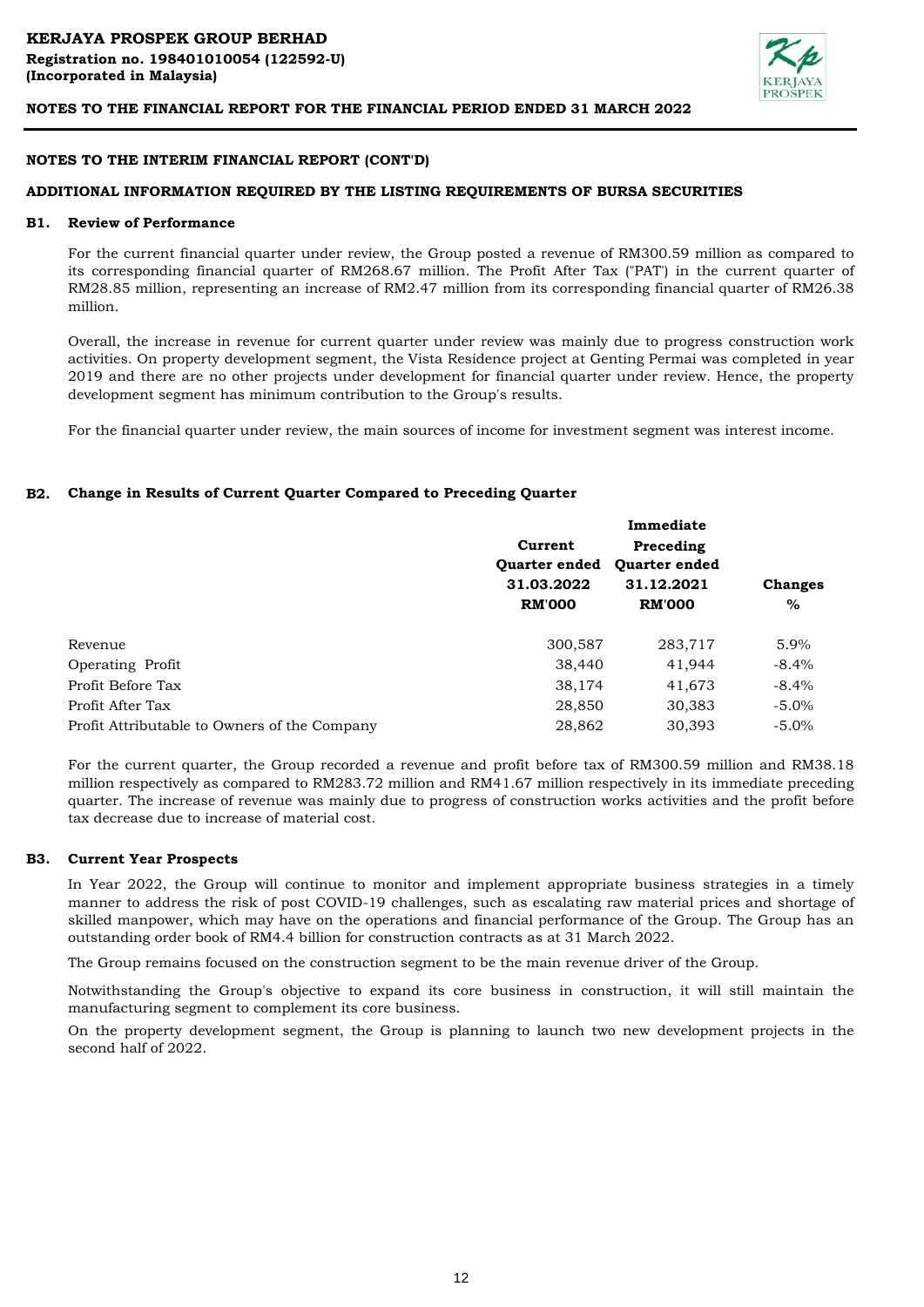

# **NOTES TO THE INTERIM FINANCIAL REPORT (CONT'D)**

# **ADDITIONAL INFORMATION REQUIRED BY THE LISTING REQUIREMENTS OF BURSA SECURITIES (CONT'D)**

#### **B4. Profit Forecast**

There were no profit forecast prepared or profit guarantee made by the Group.

#### **B5. Taxation**

|                                         | Individual<br>Quarter<br>31.03.2022<br><b>RM'000</b> | Cumulative<br>Quarter<br>31.03.2022<br><b>RM'000</b> |
|-----------------------------------------|------------------------------------------------------|------------------------------------------------------|
| Malaysia income tax<br>- current period | 9,214                                                | 9,214                                                |
| Deferred tax<br>- current period        | 110<br>9,324                                         | 110<br>9,324                                         |

#### **B6 Group Borrowings and Debt Securities**

Details of the Group borrowings as at 31 March 2022 were as follows:

|                                             | 31.03.2022<br><b>RM'000</b> |
|---------------------------------------------|-----------------------------|
| Short term borrowings - Unsecured           |                             |
| (i) Cashline facilities (denominated in RM) | 86.707                      |
|                                             |                             |

#### **B7. Status of Corporate Proposals**

There were no corporate proposals announced but not completed as at the date of this report.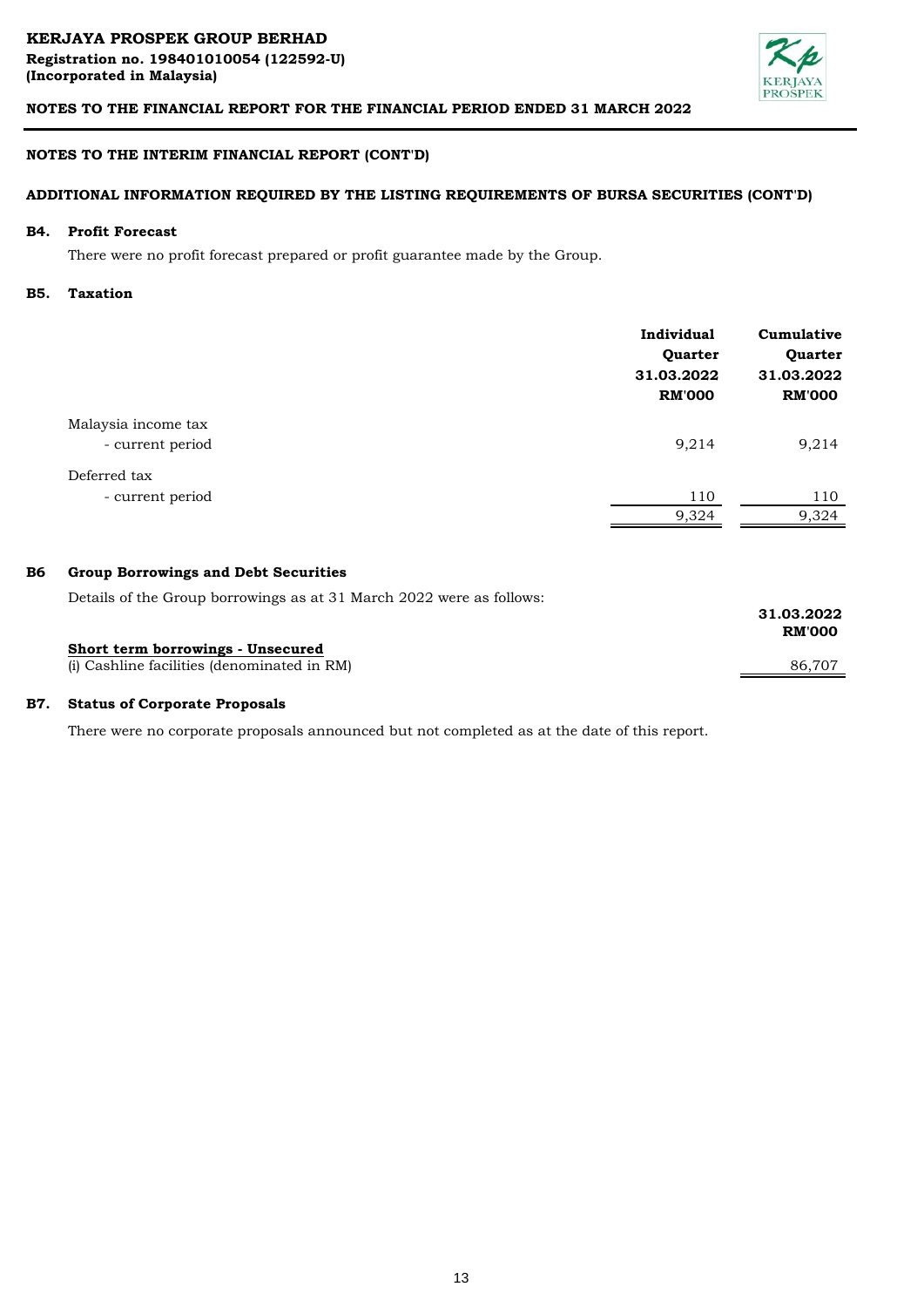

#### **NOTES TO THE INTERIM FINANCIAL REPORT (CONT'D)**

#### **ADDITIONAL INFORMATION REQUIRED BY THE LISTING REQUIREMENTS OF BURSA SECURITIES (CONT'D)**

#### **B8. Changes in Material Litigation**

There was no material litigation against the Group as at the reporting date save and except for the Group has made announcements on 11 September 2020 and most recent on 21 September 2020 as follows:

- (a) On 11 September 2020, the Group announced that its wholly owned subsidiary, Kerjaya Prospek (M) Sdn. Bhd. ("KPM"), had received a letter dated 10 September 2020 from Messrs. Wong & Partners, the solicitors acting for Pembinaan Yeng Tong Sdn. Bhd. ("Plaintiff"), accompanied by Writ of Summons dated 7 September 2020 and Statement of Claim dated 7 September 2020 issued by the Kuala Lumpur High Court demanding inter-alia, payment of works done, expenses and loss and damages totalling RM35.6 million.
- (b) On 21 September 2020, the Court has directed the Company to enter appearance on or before 24 September 2020 and further Case Management was held on 29 September 2020.
- $(c)$ On 5 May 2021, the Court has given its direction to proceed with full Trial as parties were unable to agree to arbitrate this matter pursuant to section 24A of the Courts of Judicature Act 1964 [Act 91]. The Trial dates are 22-26 November 2021, 29-30 November 2021 and 1-3 December 2021.
- (d) On 7 July 2021, the Court has directed parties to file and exchange its respective Witness statement in Chief and Expert Reports on/ before 30 August 2021 and to file and exchange its respective Witness statements in rebuttal and Reply expert reports on/before 15 October 2021.
- (e) On 8 November 2021, parties attended Case Management and have vacated the earlier Trial dates.
- (f) On 2 December 2021, the Court has fixed the hearing date on  $17 - 20$  May 2022 and  $20 - 24$  June 2022.
- (g) On 11 May 2022, the Court has vacated the hearing date on 17 – 20 May 2022 because the Plaintiff has filed an application to amend its reply to KPM's Statement of Defence and Counterclaim. The Court has maintained the Trial dates of 20 – 24 June 2022.

#### **B9. Dividend**

\*

Total dividend for the financial year ending 31 December 2022 and financial year ended 31 December 2021 are summarised as follow:

|                                        | <b>Net Per Share</b><br><b>FY2022</b> |          |
|----------------------------------------|---------------------------------------|----------|
|                                        |                                       |          |
|                                        | sen                                   | sen      |
| Interim Dividend                       |                                       |          |
| 1st Interim Single-tier dividend (Sen) | $2.0*$                                | $1.5**$  |
| 2nd Interim Single-tier dividend (Sen) | ****                                  | $2.0***$ |

The Board of Directors has approved an interim dividend of 2.0 sen per ordinary share on 26 May 2022 in respect of the financial year ending 31 December 2022.

The proposed entitlement date and payment date are on 13 June 2022 and 8 July 2022 respectively.

\*\* The Board of Directors has approved a first interim dividend of 1.5 sen per ordinary share on 26 August 2021 in respect of the financial year ended 31 December 2021.

The total amount of dividend of RM18.56 million was paid on 8 October 2021.

\*\*\* The Board of Directors has approved a second interim dividend of 2.0 sen per ordinary share on 28 February 2022 in respect of the financial year ended 31 December 2021. Including this second interim dividend, the total dividend for year ended 31 December 2021 works out to RM43.2 million, which is equivalent to 45% of Year 2021 profit after tax.

The total amount of dividend of RM24.74 million was paid on 8 April 2022.

\*\*\*\* Not applicable for the current quarter under review.